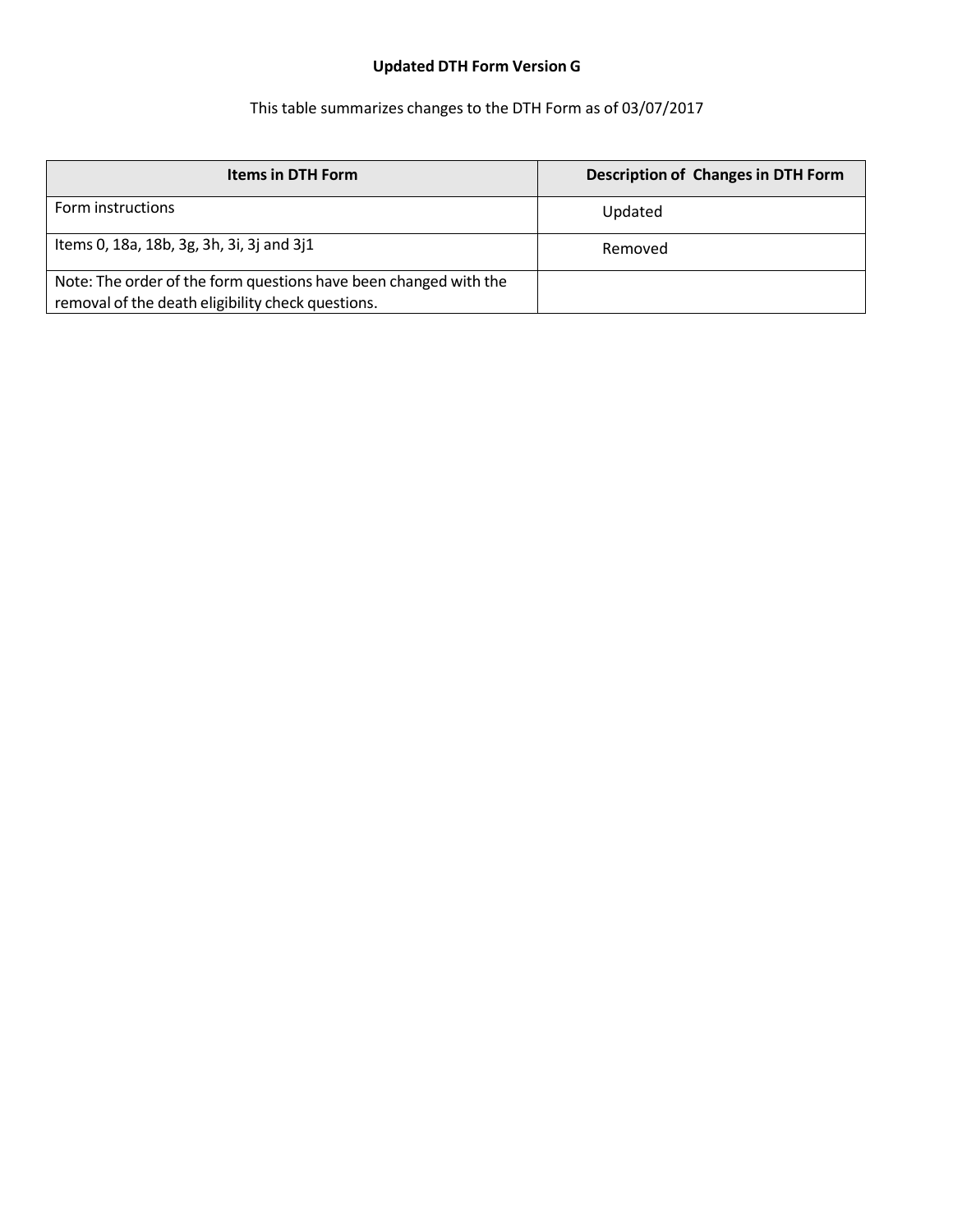| <b>LOD COLLECT</b>                          | Death Certificate Form                        |  |  |
|---------------------------------------------|-----------------------------------------------|--|--|
| <b>SULIVESIG HITVEH ONVHITV<sup>2</sup></b> | <b>FORM CODE: DTH</b><br>VERSION: G 6/16/2017 |  |  |
| ID NUMBER:                                  | <b>CONTACT YEAR:</b>                          |  |  |
| <b>LAST NAME:</b>                           | <b>INITIALS:</b>                              |  |  |

INSTRUCTIONS FOR THE DTH FORM: The Death Certificate Form is completed for all cohort deaths. Event ID and Name must be entered above. Refer to this form's Q by Q instructions for information on entering numerical responses. For "multiple choice" and "yes/no" type questions, record the letter corresponding to the most appropriate response. NOTE: Use this version if date of death is 01/01/1999 or later.

| A. INFORMATION FROM DEATH INDEX/CERTIFICATE                                                                     |
|-----------------------------------------------------------------------------------------------------------------|
| 1. Decedent:                                                                                                    |
| a. First Name:                                                                                                  |
| b. Middle Name:                                                                                                 |
| c. Last Name:                                                                                                   |
| 2. Death Certificate Number:                                                                                    |
| 3. Social Security Number                                                                                       |
| 3.a. Is the decedent's place of residence at the time of death available?<br>Yes Y<br>Go to Item 4.<br>No<br>-N |
|                                                                                                                 |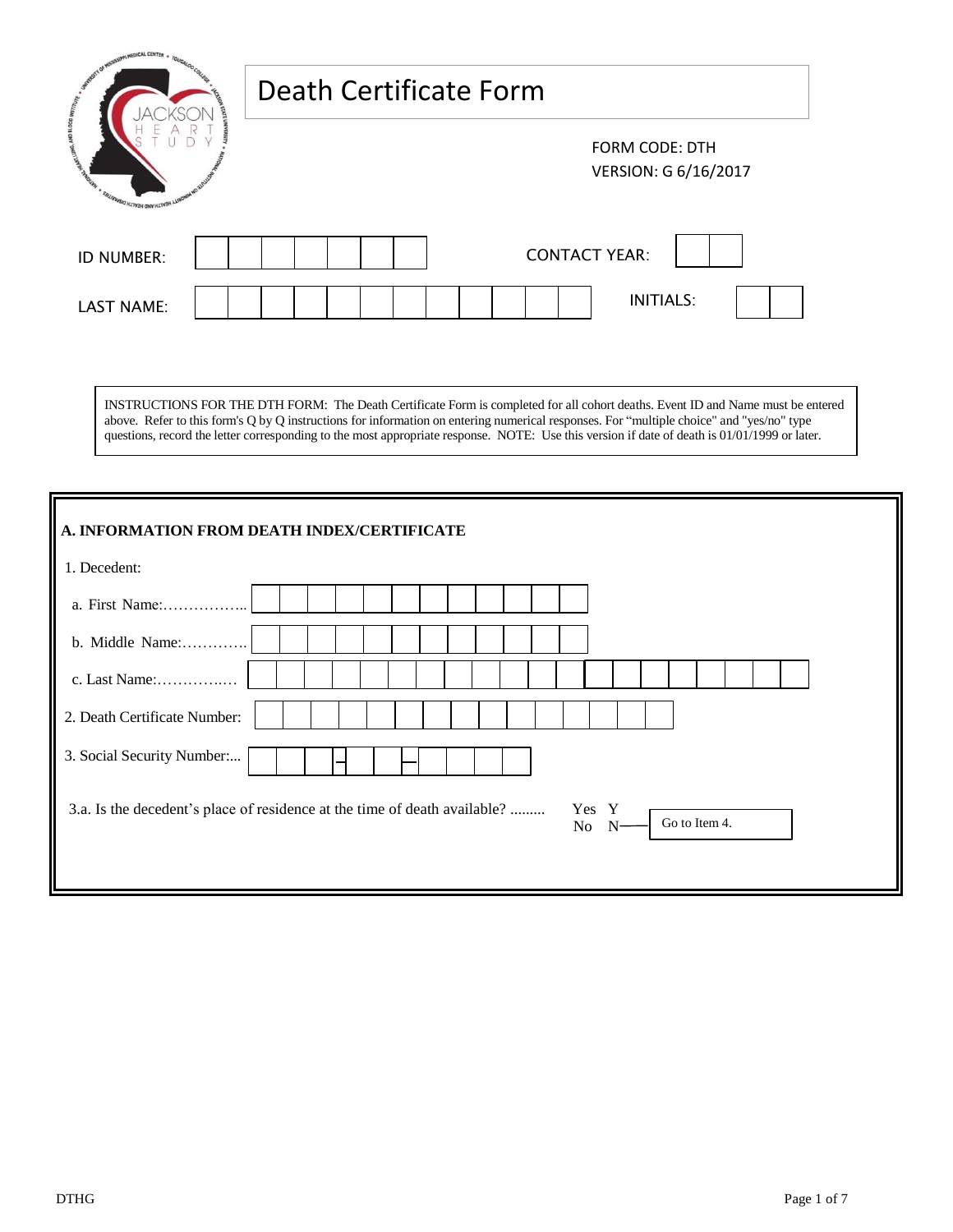| 3.b.1. PO Box, Box, &/or Route and Number:                                                                                  |
|-----------------------------------------------------------------------------------------------------------------------------|
|                                                                                                                             |
| 3.b.2. Street Number Prefix:<br>3.b.3. Street Number:<br>3.b.4. Street Number Suffix:                                       |
| 3.b.5. Street Name Prefix:<br>3.b.7. Street Name type:<br>3.b.6. Street Name (e.g., Elm):                                   |
| 3.b.8. Street Name Suffix:<br>3.b.11. Unit Identifier:<br>3.b.9. Unit Type:<br>3.b.10. Unit Prefix:<br>3.b.12. Unit Suffix: |
|                                                                                                                             |
| 3.b.13. Other<br>3.c.1. City:<br>3.d.1. County:<br>3.e. State:                                                              |
| 3.e.1. Country (if not USA):<br>3.f. Zip Code:                                                                              |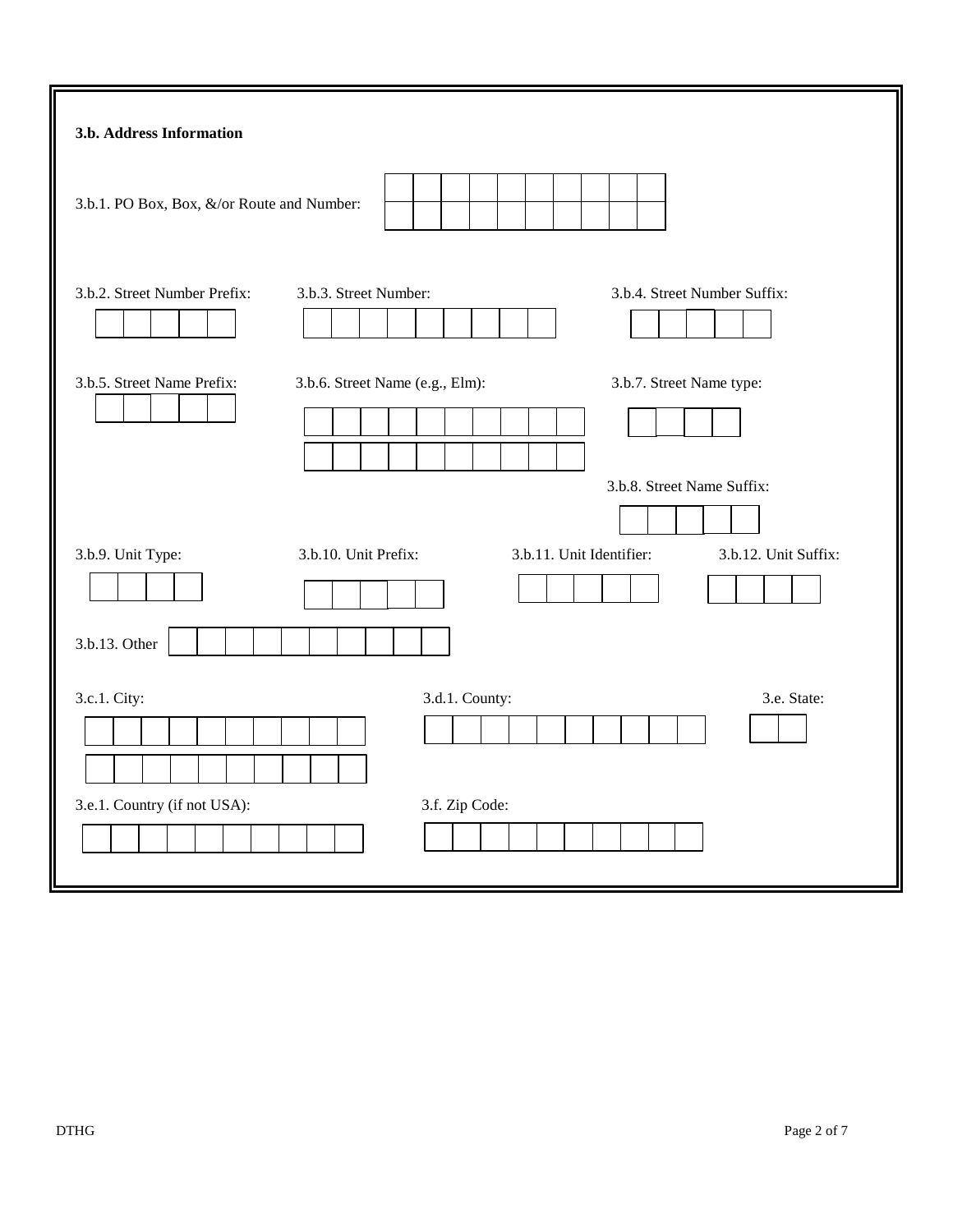| 4. Sex:  Male M                             | 7a. Was the decedent a veteran?<br>YesY<br>NoN   |
|---------------------------------------------|--------------------------------------------------|
| Female F                                    | UnknownU                                         |
| 5. Race or ethnic group:                    |                                                  |
|                                             | 8. Date of birth:                                |
|                                             | Month Day<br>Year                                |
| Native Hawaiian or Other Pacific Islander H | 9. Date of death:                                |
|                                             | Month<br>Day<br>Year                             |
|                                             | 10. Age at death:                                |
|                                             | 11. Time of death<br>$\ddot{\cdot}$              |
| Unknown/Not RecordedU                       | $(24 hr clock):$<br>M M<br>H H<br>$\ddot{\cdot}$ |
| 6. Hispanic or Latino origin?Yes Y          |                                                  |
| $No$ $N$                                    |                                                  |
| UnknownU                                    |                                                  |
| 7. Marital status:  Married M               |                                                  |
| Single (never married) S                    |                                                  |
|                                             |                                                  |
|                                             |                                                  |
|                                             |                                                  |
|                                             |                                                  |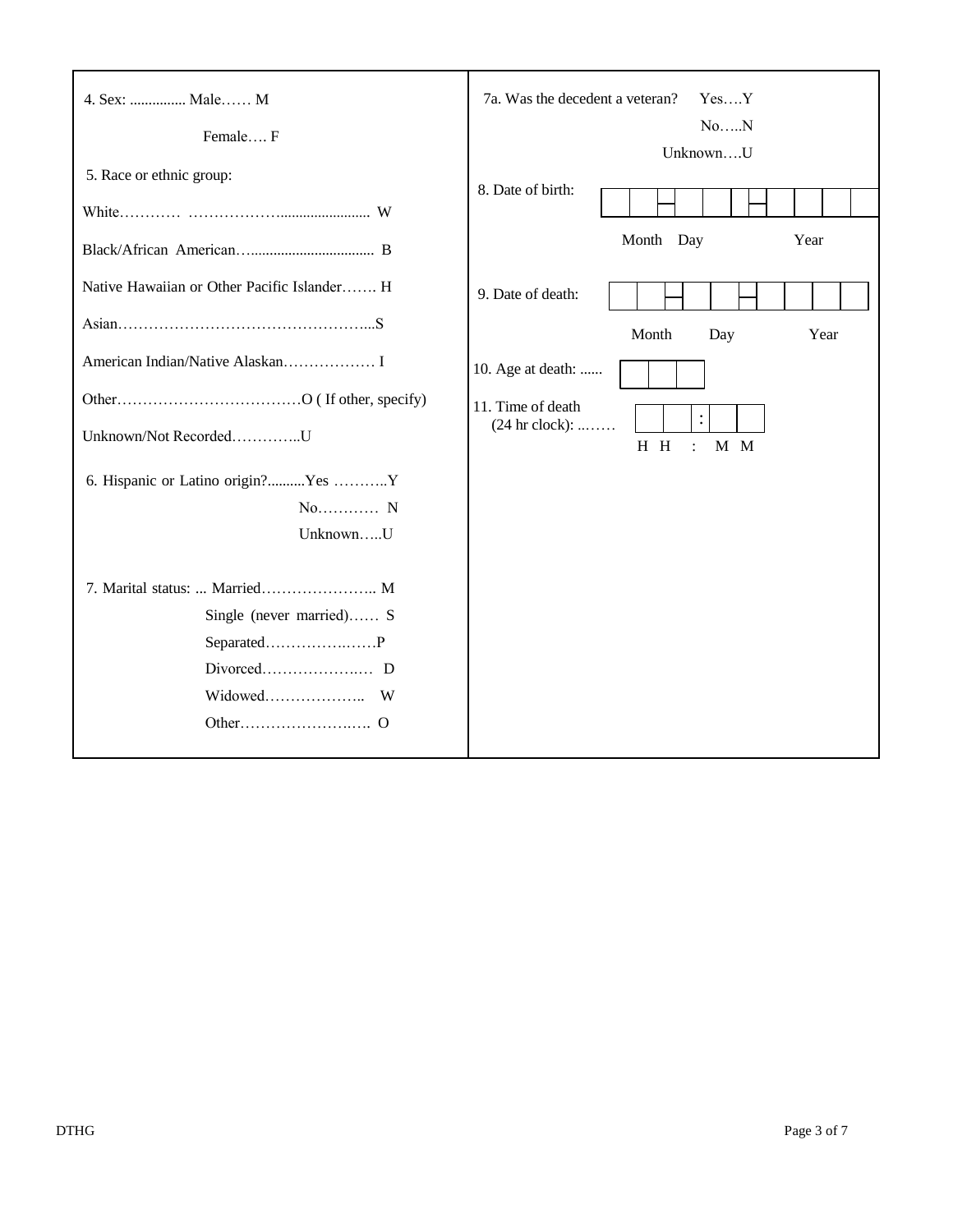| 12. Where did the<br>decedent die?  Hospital within<br>catchment area<br>Hospital out of catchment<br>area or location unknown<br>Nursing home<br>Residence<br>Go to Item<br>14<br>Other<br>If Residence or Other, specify below then<br>go to Item 15<br>13. If decedent died<br>in hospital:  Dead on arrival  A<br>Emergency room  B<br>Outpatient  C<br>None of above  E<br>Not recorded  F | 14. Do you know the name and location<br>of hospital or nursing home?<br>Specify Name, City, State Yes  Y<br>A<br>Skip Name, City, State<br>No N<br>[Name, City, State items are placed in notelog]<br>B<br>N<br>$\mathbb{R}$<br>State:<br>$\Omega$<br>15. Was this a coroner's<br>or medical examiner's case?  Yes Y<br>Go to Item $17$ No<br>N<br>16. Do you know the name and<br>address of the Coroner or<br>Medical Examiner?<br>Specify Name, Address — Yes  Y<br>Skip Name, Address<br>$\sim$ No N<br>[Name, Address items are placed in notelog]<br>Name:<br>Address: <u>and the same of the same of the same of the same of the same of the same of the same of the same of the same of the same of the same of the same of the same of the same of the same of the same of the same of the </u> |
|-------------------------------------------------------------------------------------------------------------------------------------------------------------------------------------------------------------------------------------------------------------------------------------------------------------------------------------------------------------------------------------------------|-----------------------------------------------------------------------------------------------------------------------------------------------------------------------------------------------------------------------------------------------------------------------------------------------------------------------------------------------------------------------------------------------------------------------------------------------------------------------------------------------------------------------------------------------------------------------------------------------------------------------------------------------------------------------------------------------------------------------------------------------------------------------------------------------------------|
|                                                                                                                                                                                                                                                                                                                                                                                                 | Y                                                                                                                                                                                                                                                                                                                                                                                                                                                                                                                                                                                                                                                                                                                                                                                                         |
| 18. ICD-10 CODE for underlying<br>cause of death:                                                                                                                                                                                                                                                                                                                                               | ${\bf N}$<br>No                                                                                                                                                                                                                                                                                                                                                                                                                                                                                                                                                                                                                                                                                                                                                                                           |
| 19. All listed ICD-10 CODES for death:                                                                                                                                                                                                                                                                                                                                                          |                                                                                                                                                                                                                                                                                                                                                                                                                                                                                                                                                                                                                                                                                                                                                                                                           |
| a.                                                                                                                                                                                                                                                                                                                                                                                              | f.                                                                                                                                                                                                                                                                                                                                                                                                                                                                                                                                                                                                                                                                                                                                                                                                        |
| b.                                                                                                                                                                                                                                                                                                                                                                                              | g.                                                                                                                                                                                                                                                                                                                                                                                                                                                                                                                                                                                                                                                                                                                                                                                                        |
| $\mathbf{C}$ .                                                                                                                                                                                                                                                                                                                                                                                  | h.                                                                                                                                                                                                                                                                                                                                                                                                                                                                                                                                                                                                                                                                                                                                                                                                        |
| d.                                                                                                                                                                                                                                                                                                                                                                                              | i.                                                                                                                                                                                                                                                                                                                                                                                                                                                                                                                                                                                                                                                                                                                                                                                                        |
| ${\bf e}.$                                                                                                                                                                                                                                                                                                                                                                                      | j.                                                                                                                                                                                                                                                                                                                                                                                                                                                                                                                                                                                                                                                                                                                                                                                                        |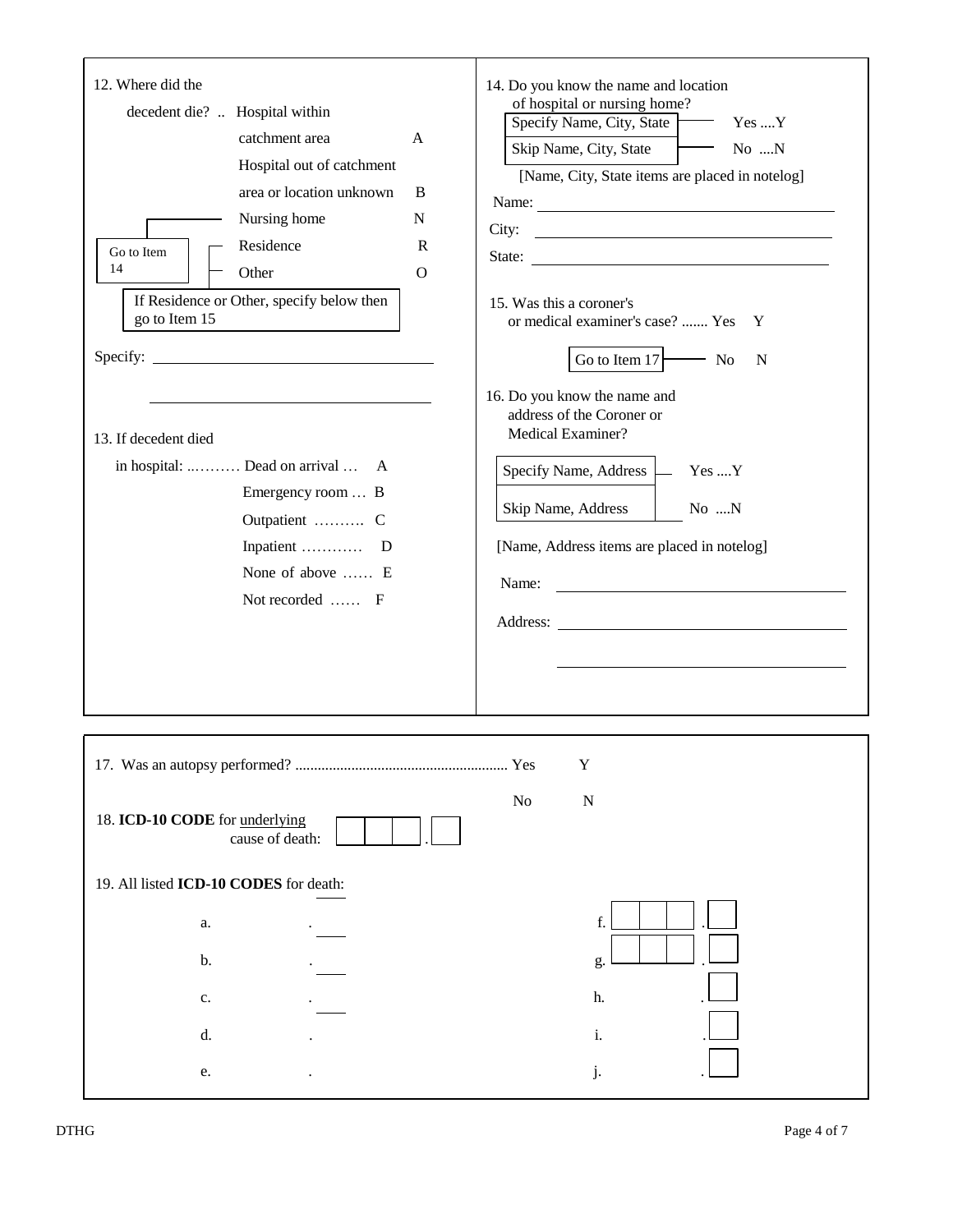| Specify cause and consequence         | $\overline{Y}$ $\overline{Y}$ $\overline{Y}$ $\overline{Y}$ $\overline{Y}$ $\overline{Y}$ $\overline{Y}$ $\overline{Y}$ |
|---------------------------------------|-------------------------------------------------------------------------------------------------------------------------|
| Skip cause and consequence            | $\overline{\hspace{1cm}}$ No  N                                                                                         |
|                                       | [Cause and consequence are placed in notelog]                                                                           |
| Immediate cause:                      |                                                                                                                         |
|                                       |                                                                                                                         |
|                                       |                                                                                                                         |
| Due to or as a consequence of $(1)$ : |                                                                                                                         |
|                                       |                                                                                                                         |
|                                       |                                                                                                                         |
|                                       |                                                                                                                         |
| Due to or as a consequence of $(2)$ : |                                                                                                                         |
|                                       |                                                                                                                         |
|                                       |                                                                                                                         |
| Due to or as a consequence of $(3)$ : |                                                                                                                         |
|                                       |                                                                                                                         |
|                                       |                                                                                                                         |
|                                       | 21. Do you know other significant conditions as they were recorded on the death certificate?                            |
|                                       |                                                                                                                         |
| Specify conditions<br>Yes Y           |                                                                                                                         |
| Skip conditions                       |                                                                                                                         |
| [Conditions are placed in notelog]    |                                                                                                                         |
|                                       |                                                                                                                         |
|                                       |                                                                                                                         |
|                                       |                                                                                                                         |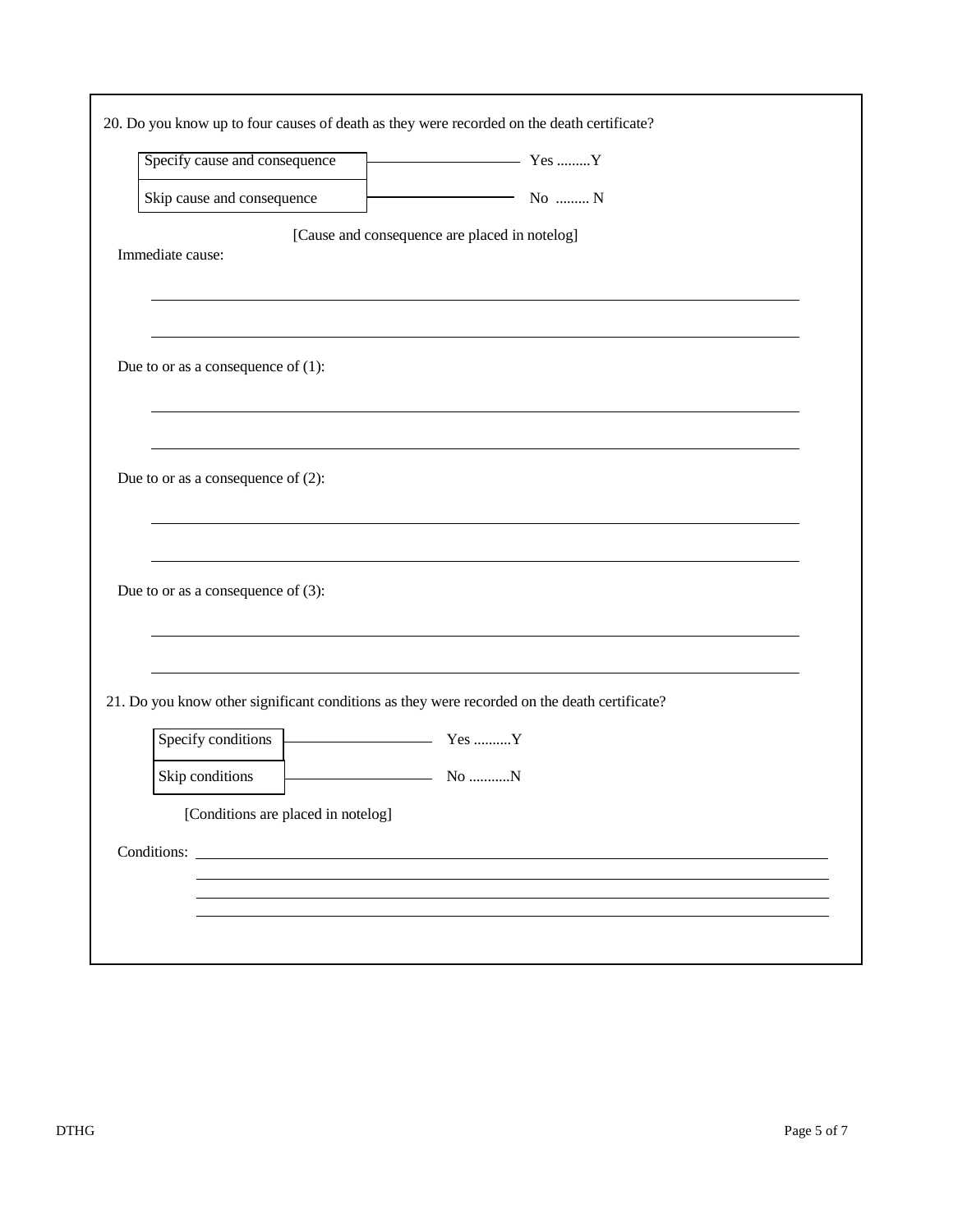| 22. Interval between onset<br>and death for immediate<br>cause of death: | 24. Relationship of<br>informant to deceased:                                                                |
|--------------------------------------------------------------------------|--------------------------------------------------------------------------------------------------------------|
|                                                                          | Go to Item 26<br>Spouse<br>S<br>$\overline{\phantom{a}}$                                                     |
|                                                                          | Other<br>$\Omega$<br>Unknown U                                                                               |
|                                                                          | If Other, specify:                                                                                           |
|                                                                          | 25. Do you know the name and address<br>of the spouse if he or she was<br>not listed as the informant above? |
| More than $1$ month $F$                                                  | Specify Name, Address   Yes  Y                                                                               |
| Unknown or not recorded  U                                               | Skip Name, Address   No N                                                                                    |
| 23. Do you know the name and<br>address of the Informant?                | [Name, Address items are placed in notelog]                                                                  |
| Specify Name, Address   Yes  Y                                           |                                                                                                              |
| $\overline{\phantom{a}}$ No $\ldots$ N<br>Skip Name, Address             |                                                                                                              |
| [Name, Address items are placed in notelog]                              |                                                                                                              |
|                                                                          |                                                                                                              |
|                                                                          |                                                                                                              |
|                                                                          |                                                                                                              |